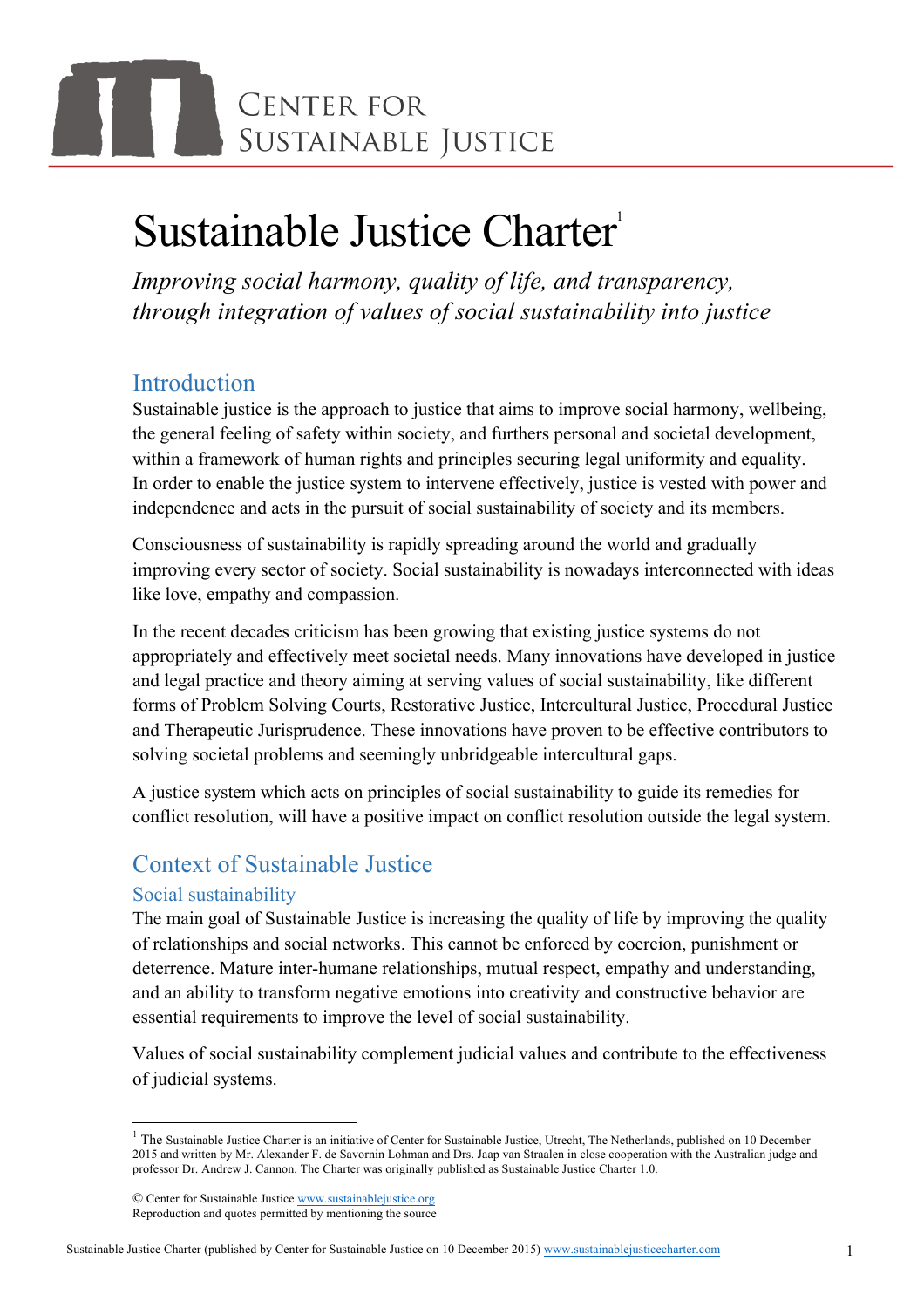#### Conflicts, criminal acts, and social networks

Sustainable justice sees conflicts and criminal acts as opportunities to restore and improve social harmony. These incidents can occur easily as people and society develop and are seen in the broader context of an individual or societal problem, abuse or wrong. Conflicts and criminal acts not only affect the people directly involved, but also their relatives. They pervert and destroy more than one relationship and social network.

Socially sustainable conflict resolution solves the problem of the people directly involved in a way that benefits all the other stakeholders involved. The individual case is seen as a vehicle to reduce the individual and societal burden of these problems.

#### Sustainable judicial toolbox

Judicial power is given by society to the justice system on the assumption that this is beneficial to society. Judicial officers using judicial power are societal change agents, who can act as a catalyst for a better society.

Prestige, independence, and the position as ultimate decision maker drapes judges with a kind of magic that enables them to accomplish outcomes that others cannot achieve. Judges have the potency to change mindsets and behaviors that were interfering with the resolution of problems. Postponement of the judicial decision opens a rich array of opportunities for sustainable intervention by judges to effectively make use of their transformational magic. This quality grants to judges a key position to procure socially sustainable outcomes.

Socially sustainable outcomes are achieved by using a minimal, but effective, dose of power. Any unsolicited exercise of power breaks down the balance in social relationships and networks, but a well-chosen and well-directed slight corrective impulse of power can restore and heal harmony that has been disturbed.

Judicial systems and regulations, including budgeting rules can either support or impede the opportunities for the justice system and for judicial officers to achieve socially sustainable outcomes.

## Application of Sustainable Justice

The general principle of sustainable judging is to turn bad into good, contributing to social harmony and personal and societal development. This asks for reconsideration of some basic principles of law and justice concerning the function of judicial decision-making and punishment.

#### Sustainable intervention and decision-making

Judicial decision-making often removes responsibility from a person, which does not support social sustainability. The passive decision-making judge focusing on what went wrong in the past gives perverse incentives to the litigants to play games with their responsibilities.

From the perspective of social sustainability people should not escape responsibility but rather accept personal responsibility and learn from that process. Societal wellbeing and sustainable interests of the parties are served if the judge actively confirms the parties' responsibilities, strokes up mutual respect, enhances mature behavior and the parties' capacity to deal with their problems constructively, focusing on the best sustainable future for all, including society. Sometimes it can be useful to involve other stakeholders and social service providers in the process of conflict resolution in order to achieve socially sustainable outcomes.